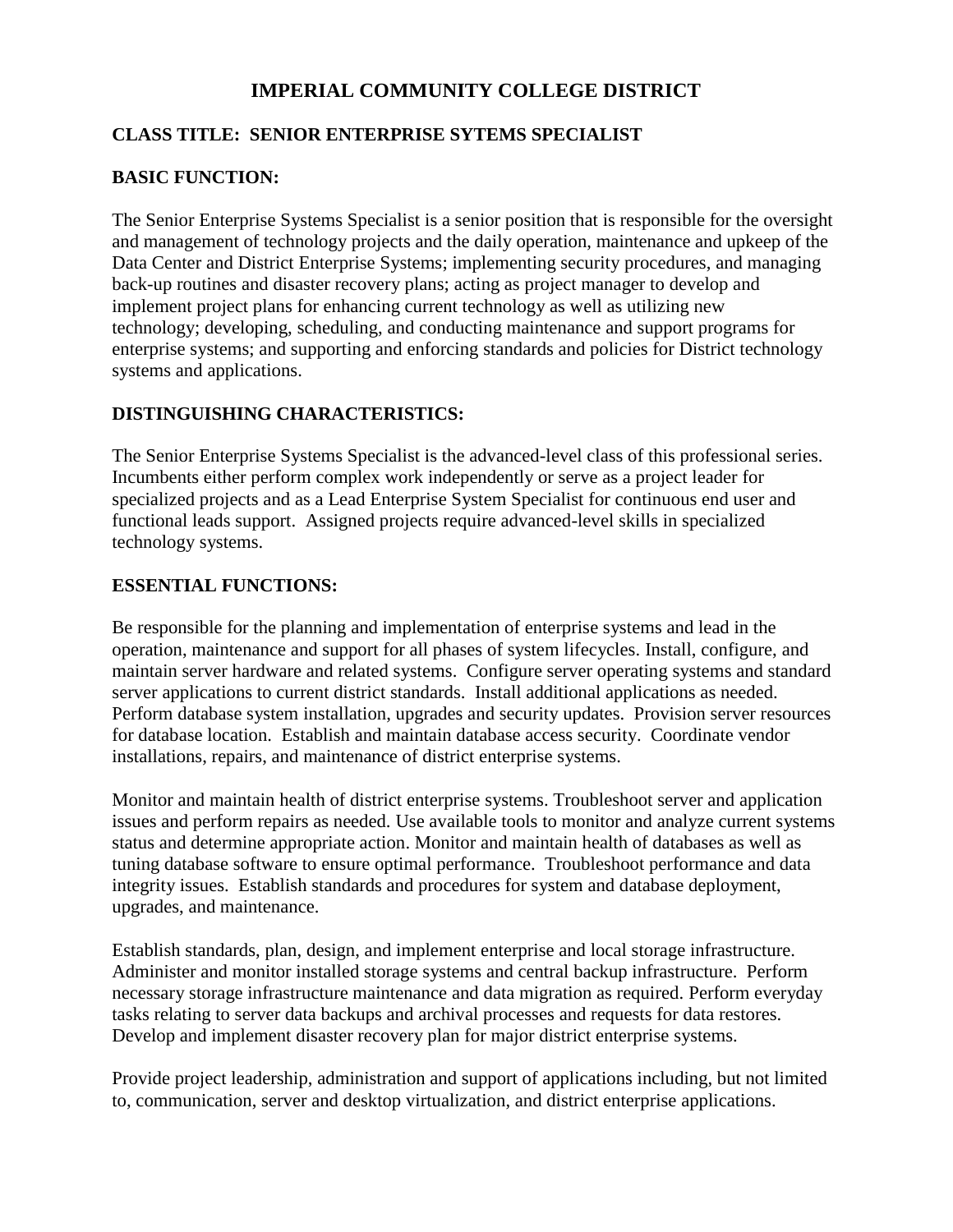# **SENIOR ENTERPRISE**

Administer and maintain access level support and permissions for end users. Assist with wired and wireless networking issues, to include switch management and infrastructure support.

Provide user support and customer service. Follow standard Help Desk operating procedures; accurately log all Help Desk contacts using call logging system; document resolutions for future reference. Coordinate and schedule training on server related systems. Write training documentation to be used on current standard server related technologies used within the district. Prepare training facility and materials and conduct scheduled and ad hoc server related training to users. Create and maintain documentation including procedures, policies, and reference materials.

Perform related duties as assigned.

# **DEMONSTRATED KNOWLEDGE AND ABILITIES:**

## KNOWLEDGE OF:

Various server operating systems and their installation, maintenance, and management. Server hardware and software architecture.

Virtualization models and Storage Area Network (SAN) implementation and management.

Networking technologies and systems.

Advanced monitoring and management techniques.

Computer hardware systems, peripheral equipment, software applications and languages utilized by the District.

Materials, methods and tools used in the installation, operation and repair of computer systems and applications.

Technical aspects of computer training and support.

Basic record-keeping and report preparation techniques.

Oral and written communication skills.

Interpersonal skills using tact, patience and courtesy.

Modern office practices, procedures and equipment.

Proper lifting techniques.

# ABILITY TO:

Act as primary point of contact for all Enterprise System activities, scheduling or task assignment.

Act as the final point of resolution for Enterprise tickets.

Function as the lead Enterprise Systems Specialist on projects and be responsible for work flow.

Develop and maintain Hotline schedules and procedures for the Help Desk function.

Serve as a technical resource to District personnel.

Install, maintain and manage LAN equipment, servers and workstations.

Install, troubleshoot and perform repairs on equipment as appropriate.

Assist personnel with setting up and maintaining server applications.

Provide training to personnel in operating enterprise systems and related applications.

Learn District organization, operations, policies and objectives.

Learn policies and objectives of assigned program and activities.

Communicate effectively both orally and in writing.

Establish and maintain cooperative and effective working relationships with others.

Maintain records and prepare reports.